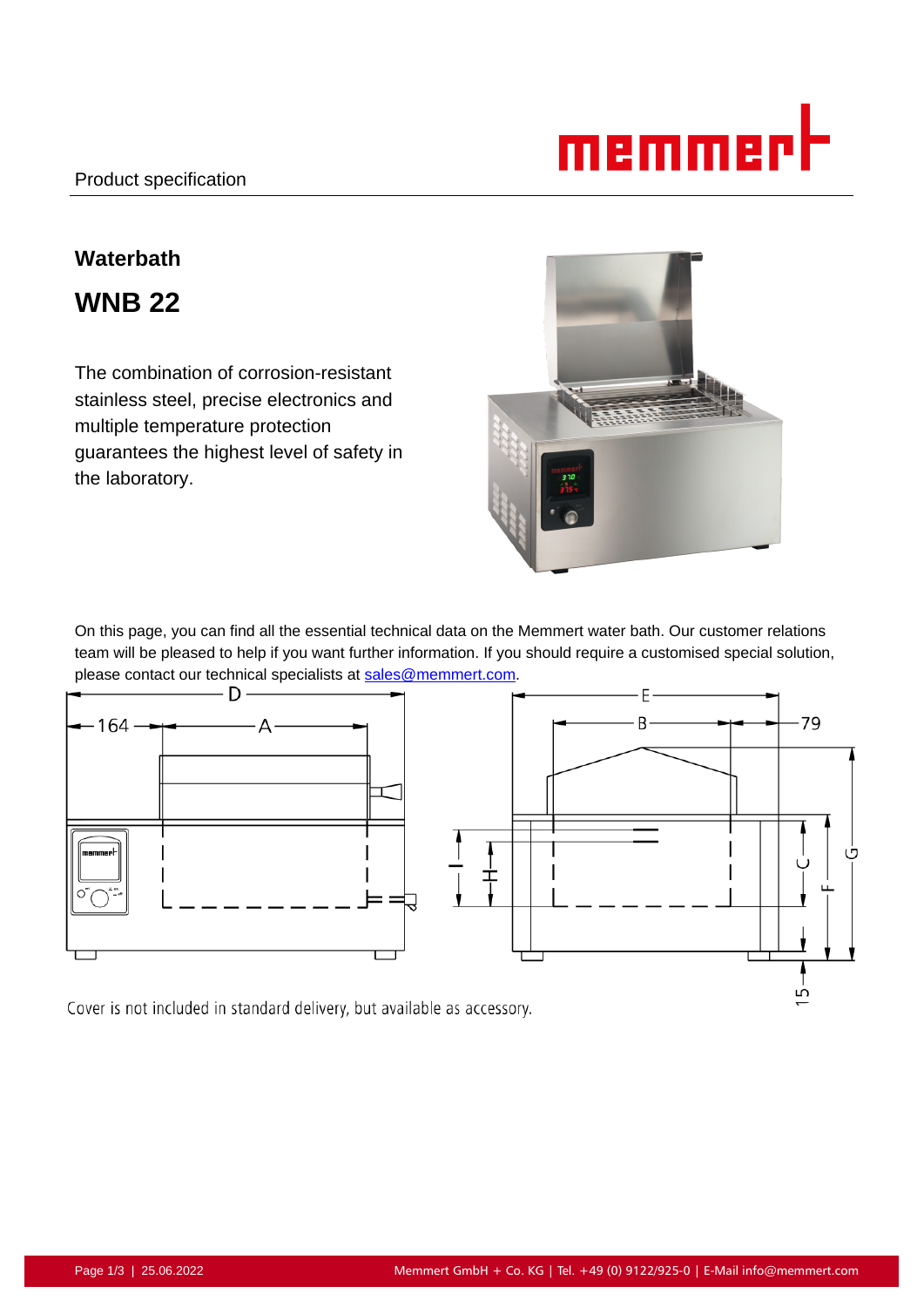# **Temperature**

| Setting temperature range          | $+10$ to $+95$ °C and boiling stage                              |
|------------------------------------|------------------------------------------------------------------|
| Working temperature range<br>in °C | min. 5 above ambient up to $+95$ °C with additional boiling mode |

| <b>Control of standard components</b>                            |                                                                                                                                                   |  |
|------------------------------------------------------------------|---------------------------------------------------------------------------------------------------------------------------------------------------|--|
| <b>Temperature sensor</b>                                        | 1 Pt100 sensor class A in 4-wire-circuit                                                                                                          |  |
| <b>Timer</b>                                                     | integrated digital timer from 1 min. to 99,59 hours for:ON continuous operationWAIT (delayed on for<br>continuous andlimited timed operation)HOLD |  |
| <b>Control technology</b>                                        |                                                                                                                                                   |  |
| <b>Controller</b>                                                | digital display of set and actual temperature and of (remaining) programme time                                                                   |  |
| <b>Safety</b>                                                    |                                                                                                                                                   |  |
| <b>Temperature control</b>                                       | mechanical temperature limiter TB protectionclass 1 switching the heating off at approx. 30°Cabove<br>max. temperature of the bath                |  |
| <b>Temperature control</b>                                       | in case of overtemperature due to failure, the heating is switched off at approx. 10°Cabove the set<br>temperature (fixed value)                  |  |
| Autodiagnostic system                                            | microprocessor PID-temperature controllerwith integrated autodiagnostic system withfault indicator                                                |  |
| <b>Heating concept</b>                                           |                                                                                                                                                   |  |
| <b>Heating Baths</b>                                             | corrosion-proof large-area heating onthree sides                                                                                                  |  |
| <b>Stainless steel interior</b><br>Dimensions W x H x D in<br>mm | $W_{(A)}$ x h <sub>(C)</sub> x d <sub>(B)</sub> : 350 x 220 x 290 mm                                                                              |  |
| <b>Interior</b>                                                  | easy-to-clean interior, made of stainlesssteel, reinforced by deep drawn ribbing, material no. 1.4301<br>(ASTM 304), laser-welded                 |  |
| <b>Volume</b>                                                    | 221                                                                                                                                               |  |
| Liquid level min.                                                | 177 mm                                                                                                                                            |  |

# **Textured stainless steel casing**

Liquid level max. 200 mm

| <b>Dimensions</b> | $W_{(D)}$ x h <sub>(G)</sub> x d <sub>(E)</sub> : 578 x 405 x 436 mm |  |
|-------------------|----------------------------------------------------------------------|--|
|-------------------|----------------------------------------------------------------------|--|